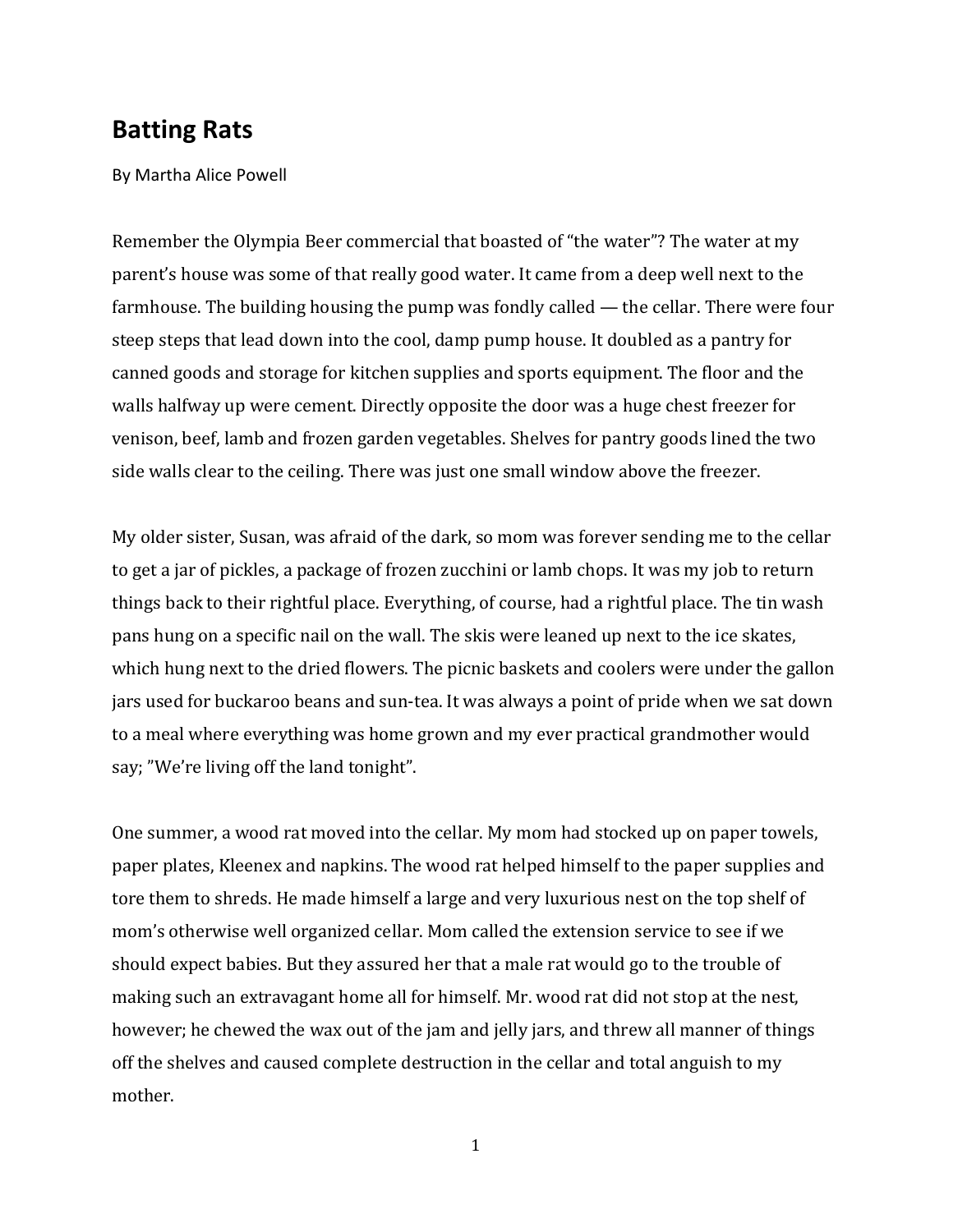My father, an independent eastern Oregon rancher, was not easily daunted by domestic challenges. He went to work to conquer the intruder. He battled the critter with a live trap, a box trap and One Bite. Nothing worked. He consulted the encyclopedia for "wood rat" and found the Desert Wood Rat, *Neotoma lepida*,

"Wood rats, commonly called Pack Rats or Trade Rats because they collect various objects and bits of material… (to use) in the construction of their nests are especially fond of small, bright, shiny objects, which they will readily confiscate.

They are widely distributed throughout all of North America, particularly in the west. They belong to the family Cricetidae (order Rodentia)…and are found from deserts and forests to high, rocky mountainsides.

Wood rats are pale buff, gray or reddish brown, usually with white undersides and feet. They have relatively large furry ears and, hairy tails. They range in length from 8 to 20 inches, including their 3- to 9-inch tail.

Wood rats generally live in nests built of branches, twigs, sticks and whatever strikes their fancy. The huge, structures may be up to 4 feet across... Wood rats can become quite a nuisance, getting into everything from attics to car engines, stealing treasures, damaging electrical wiring and wreaking general, noisy havoc…"

The article suggested cutting off the rat's food supply and using the various traps, and poisons he had already tried.

Early one Saturday morning soon after the rat moved in, my practical grandmother, "Grandma Nellie" showed up, "This has gone on long enough," she said. "It is time we had a rat bat." A rat bat? Up until that time the only way I had heard that term used was when my father said, "You're not getting anything done. You are just batting rats." Just what a real rat bat would be I couldn't imagine. My grandmother explained it, "We'll go down to the cellar and get that rat."

My little sister, Sara, and I desperately wanted to be in on the thrilling event. But it was not to be. We were banished from the cellar to peek in the tiny window above the freezer, a very unsatisfying vantage point. All we could see from there was Mom perched on the